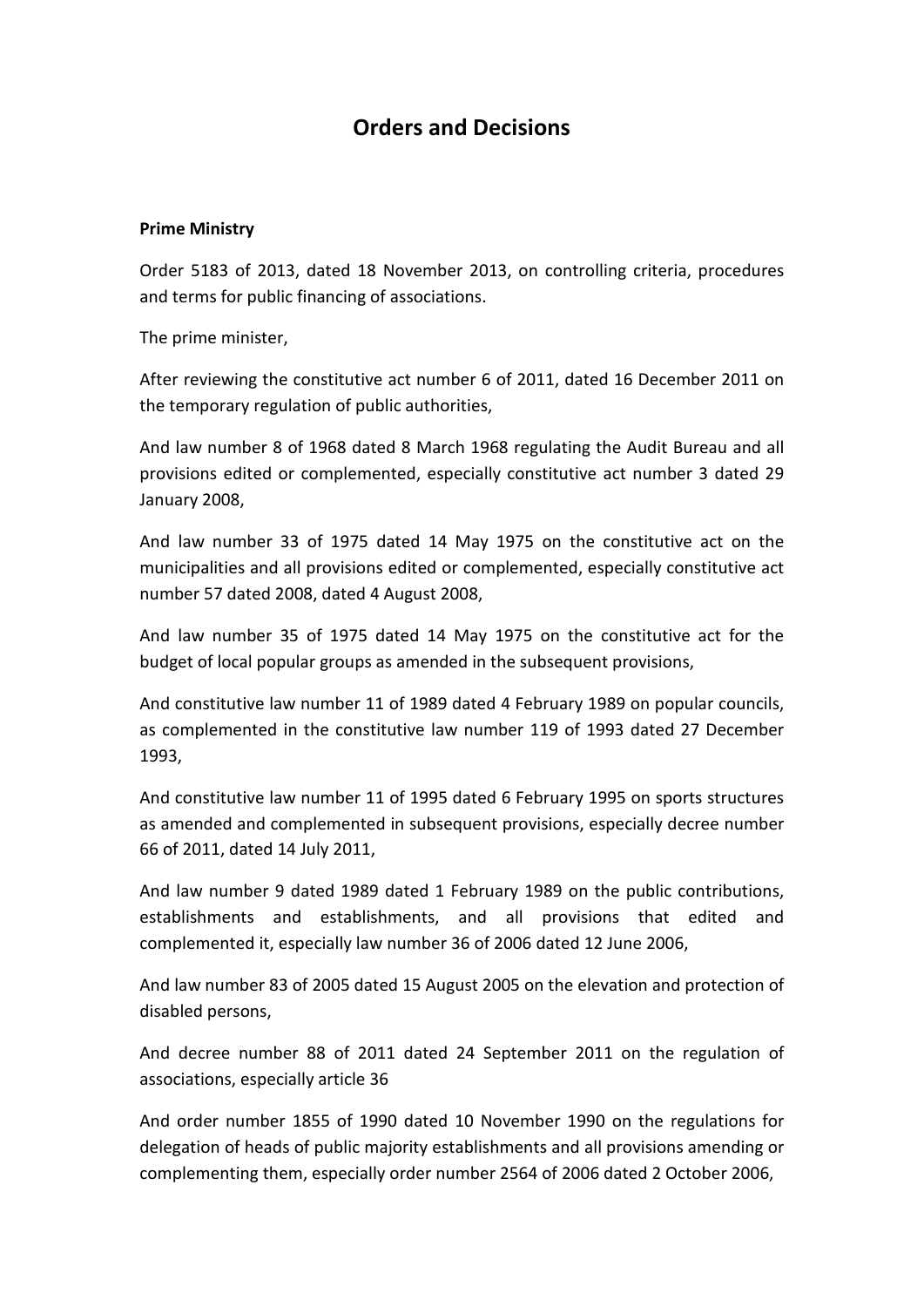And order number 3158 of 2002 dated 17 December 2002 on the regulations of public transactions and provisions amending or complementing them, especially order number 525 of 2012, dated 2 June 2012,

And order number 2369 of 2012 dated 16 October 2012 on the control of national employment fund programs and the terms and conditions for benefiting from them, as amended and complemented in order number 3766 of 2013 dated 18 September 2013,

And Republican order number 43 of 2013 dated 14 March 2013 on the appointment of Mr. Ali Larid as Prime Minister,

And order number 1372 of 2013 dated 15 March 2013 on the naming of the government members,

And the opinion of the Administrative Court,

And the deliberations of the Minister's Council and after notifying the President of the Republic,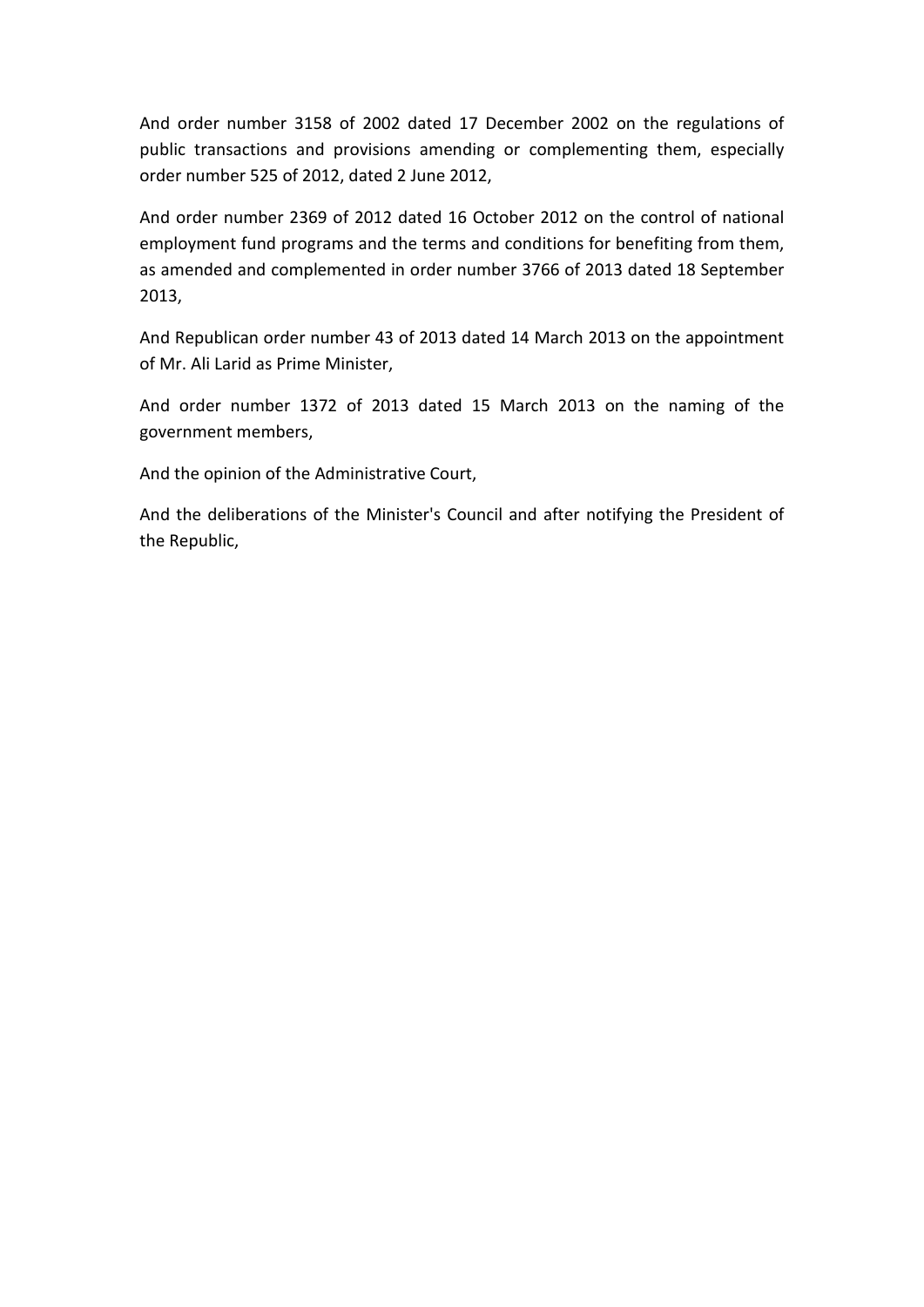The following order is issued:

## **Chapter One**

#### **General Provisions**

## **Article 1**:

This order aims to control the criteria for public financing of associations, as well as procedures and terms. It also controls the mechanisms of follow up for associations benefiting from public funding and their monitoring.

## **Article 2:**

Public funding for associations refers to the financial amounts allocated within the state budget, or local community budges, institutions of an administrative nature, public establishments and institutions, public shareholding companies at a rate exceeding 34% of their capital, or establishments with a public majority, in order to support associations and assist them in the accomplishment of projects and development of their activities, on the basis of efficiency and project and activity feasibility.

## **Article 3:**

Public funding is allocated to associations:

- To support their activities and develop their methods of work according to direct requests submitted by the associations
- To implement projects that fall within the area of the general organization activities, aimed at achieving public interest, either through a call for tender issued by the relevant public structure or an agreement of partnership on the initiative of the association.

#### **Article 4:**

Each public structure shall handle, according to the provisions of Article 2 of this order, at the beginning of the year a register of projects that are the subject of the call for tender.

## **Article 5**

Projects implemented by the associations in implementation of the provisions of this order shall not be subject to the instructions governing public transactions.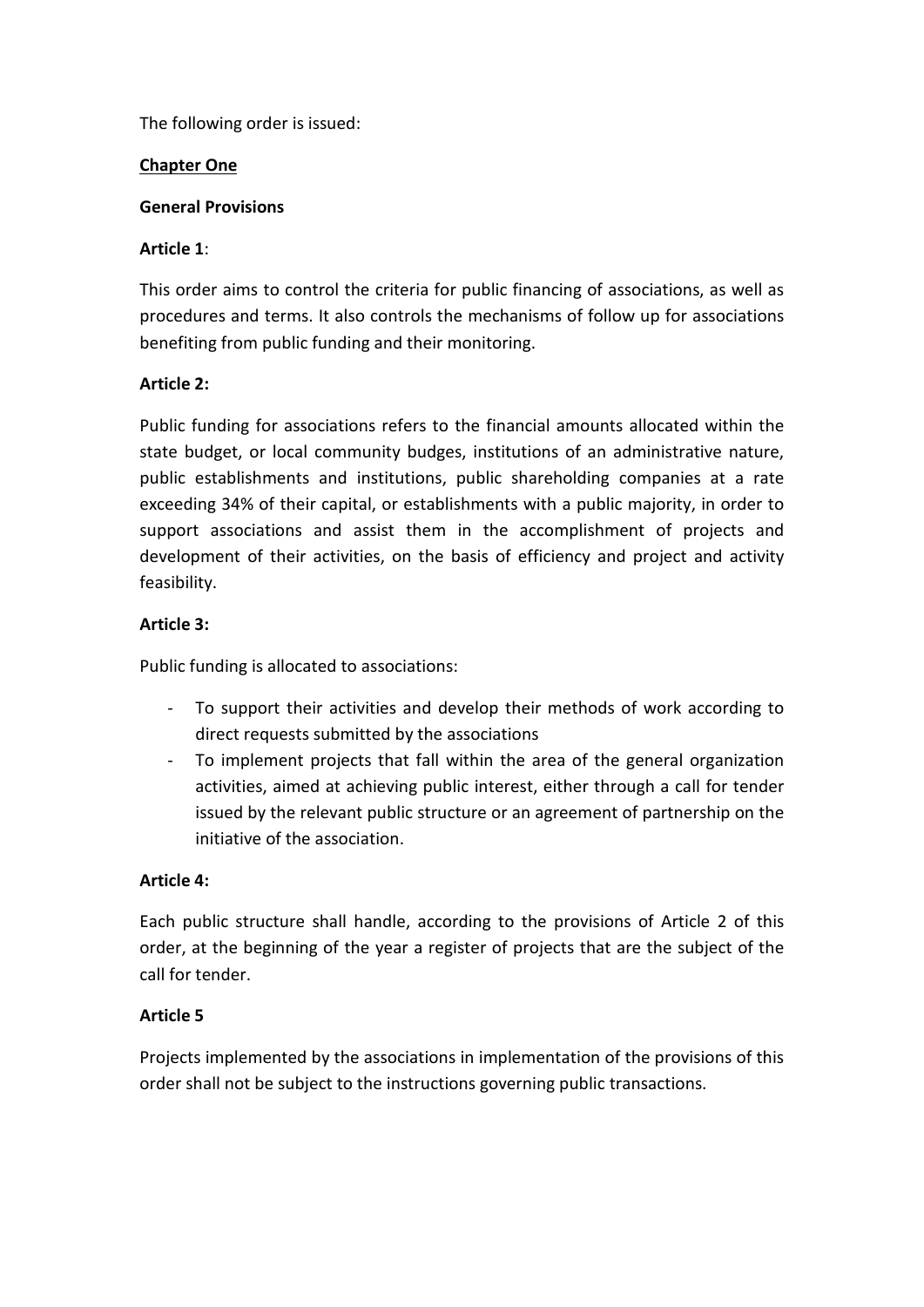## **Chapter Two**

#### **Terms and procedures for securing public funding**

#### **Article 6:**

The association wishing to secure public funding must:

- Respect in its composition and its activities the provisions of decree number 88 of the year 2011, dated 24 September 2011 on the organization of associations.
- Adopt the principles of transparency and democracy in its administrative and financial workings.
- Its financial position must be sound towards the collection of fees and social funds.

## **Article 7:**

The association wishing to secure public funding with the framework of direct requests or within a framework of participation in a call for tenders, or within the framework of a partnership to achieve projects must attach with its application the following documents:

- Association's articles of association and a copy of the declaration of the establishment of the association in a legal manner, and a list of its administrators and the documents proving their qualifications
- List of its branches and public offices, if any, and the names of their administrators
- Singed report of the account auditor or auditors for the year preceding the date of application for associations whose annual resources exceed 100,000 dinars
- A copy of the last report to the Audit Department for associations that have previously received public funding in implementation of the provisions of 44 of decree number 88 of 2011, referred to above
- Last narrative and financial report adopted by the general assembly
- A copy of the record of activities and projects and a record of assistance, donations, grants and gifts stipulated in Article 40 of decree number 88 of 2011 referred to above
- A copy of the last record of the elections for the association's administrative structures
- Documents proving the soundness of the association's position in terms of managing collections and social funds
- Documents proving the association abided by the requirements of article 41 of the decree number 88 of 2011 on the organization of association, in terms of collections of grants, donations or foreign assistance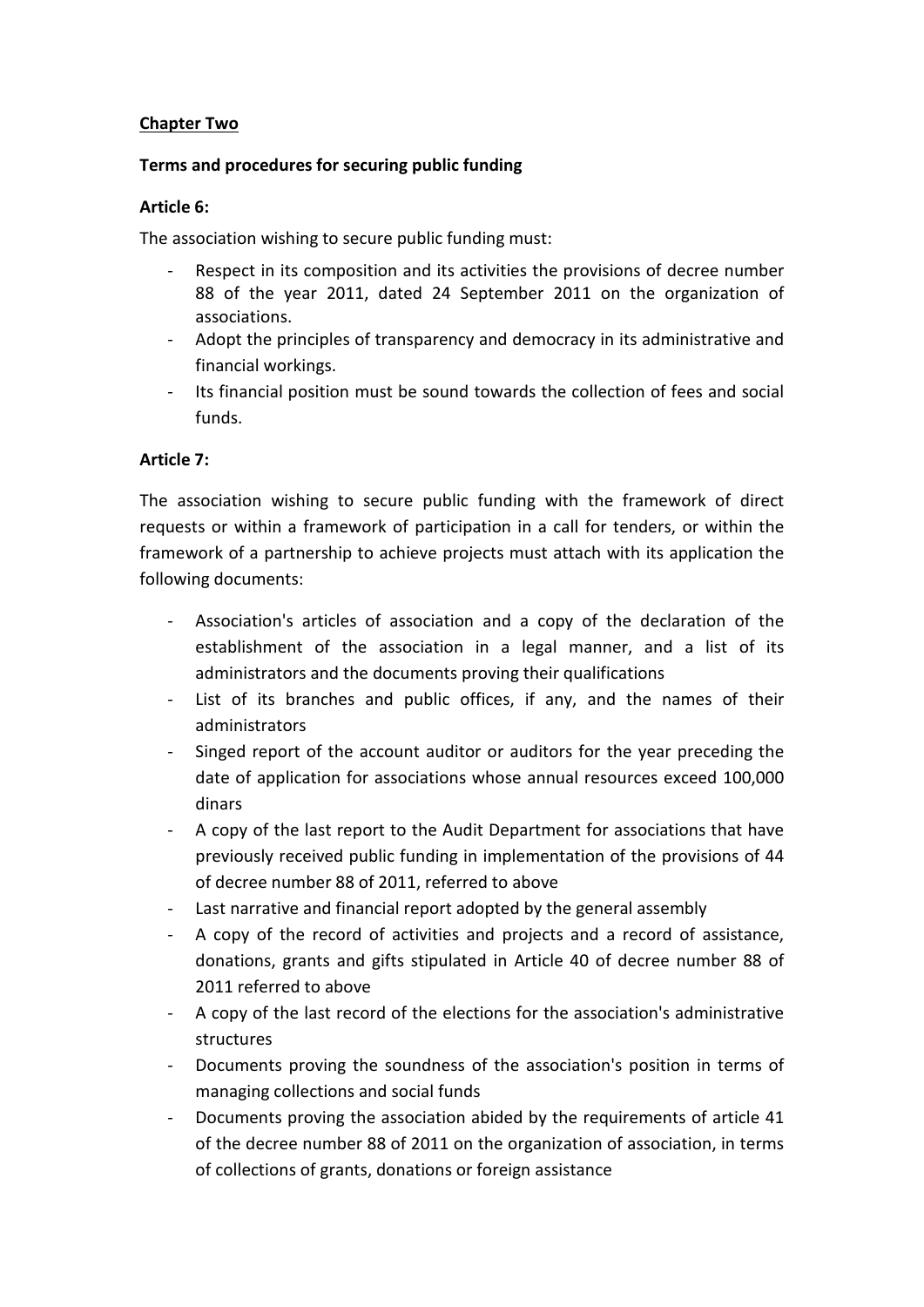- Commitment document from the general structure's administration, signed, regarding the returning of the public funding amounts in case of parallel funding from another public organization for the same project or same activity

## **Article 8:**

Associations wishing to obtain public funding within the framework of direct requests must offer a detailed report on the association's resources and an audit on the facets of use where the required public funding will be allocated.

Public funding offered in response to direct requests must not exceed a ceiling set by the public organization based on the opinion of the committees stipulated in Article 10 of this order.

## **Article 9:**

In addition to the documents stipulated in article 7 of this order, each association wishing to obtain public funding within the framework of participating in a tender or a partnership agreement to achieve specific projects must submit to the public organization the following:

- Economic study of the project, including the financial requirements for achievement
- Implementation calendar and cost of each phase
- Project financing structure including the volume of assistance required and percentage of funding offered by the association
- The procedures proposed to accomplish the project and the anticipated qualitative and quantitative results of the achievement
- The resumes of the members of the team who will supervise he project's implementation

## **Article 10:**

A technical committee shall be formed at the level of every public organization subject to the provisions of this order that shall handle studying the requests for public funding, including direct requests, analyzing them, making decisions on them and then specifying the amount of public funding that may be offered

The technical committee shall consist of the head of the public organization or his delegate as chair, and representatives of the concerned administrations within the organizational structure, a representative of the supervising authority and a monitor of public banks as members.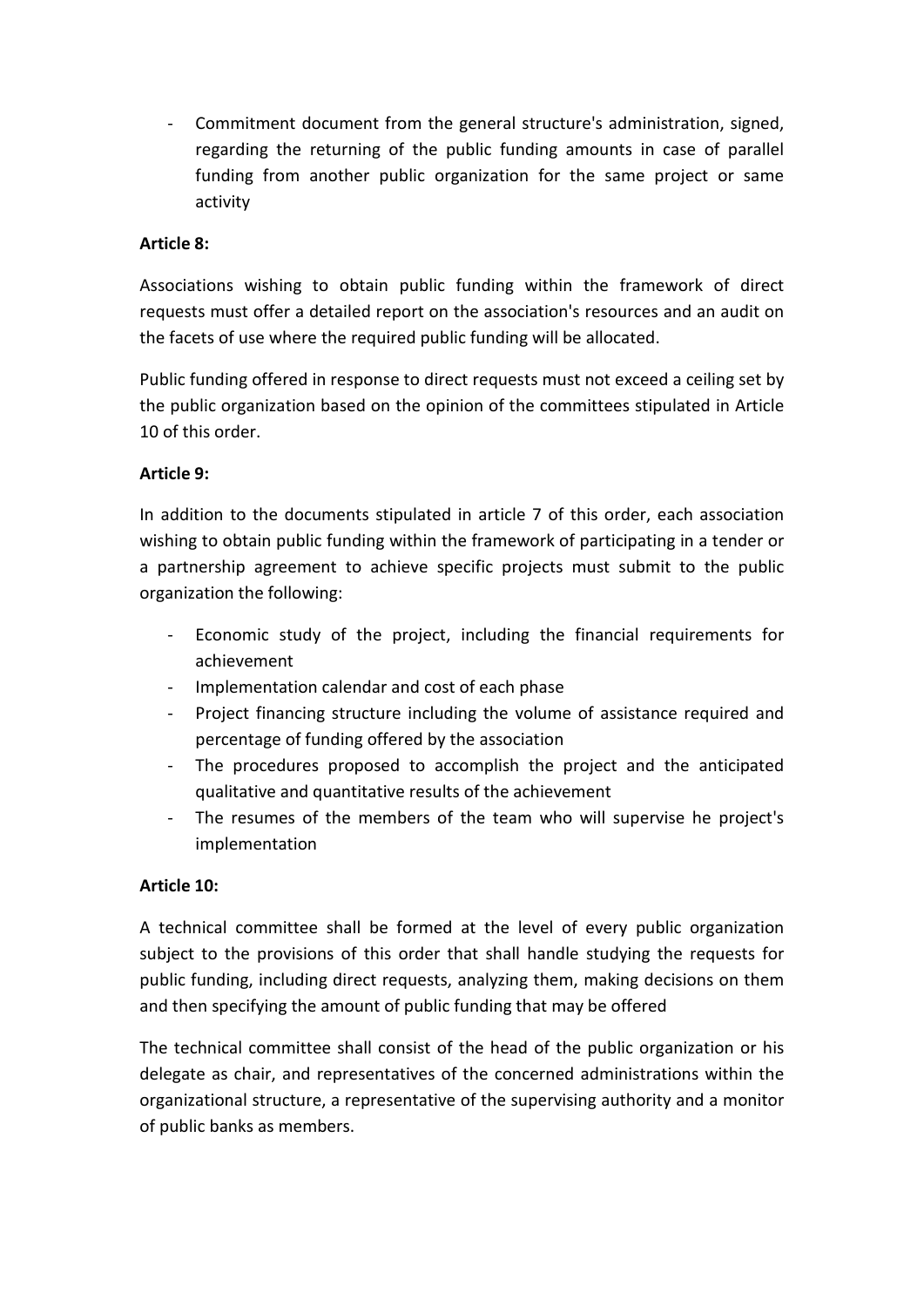The public banks monitor shall stand in place of the state monitor with regard to the technical committee formed at the level of the institutions so that it does not become administrative in its nature like that public establishments.

Regarding the companies that are public shareholding ones with a percentage exceeding 35% of its capital, the technical committee shall consists of the head of the organization or his delegate as chair, a representative of the board of directors and a representative of the authority mandated with social work at the company and a representative of the mother establishment.

As for public majority companies the technical committee shall consists of the head of the structure or his delegate as chair and a representative of the public establishment and a representative of the enterprise mandated with social work in the company.

The head of the public organization shall appoint the members of the committee as decided.

The committee shall meet on the invitation of its chair whenever necessary, and the quorum shall not be me without the majority of members in attendance.

The committee shall make it's a decision with a majority vote by the members in attendance, and in case of a draw in votes the vote of the chair shall sway the votes.

The chair of the committee may invite anyone he deems necessary to attend the work of the committee, and he shall have an advisory opinion.

## **Article 11:**

The public funding of associations shall be granted through a call for tenders or through a partnership agreement. The selection methodology shall depend on the following criteria:

- Qualitative and quantitative results upon the achievement of the project.
- Proposed methodology for achievement of the project and the proposed timeline for implementation.
- Number of branches, staff and members.
- Efficiency and practical experience of the administrators of the association and the team supervising the project's implementation.
- The participation of the association in training seminars and workshops.

Priority shall be given to projects that submit within the framework of an association of networks.

Public funding shall be granted to associations within a framework of direct applications following the selection methodology based on the following criteria: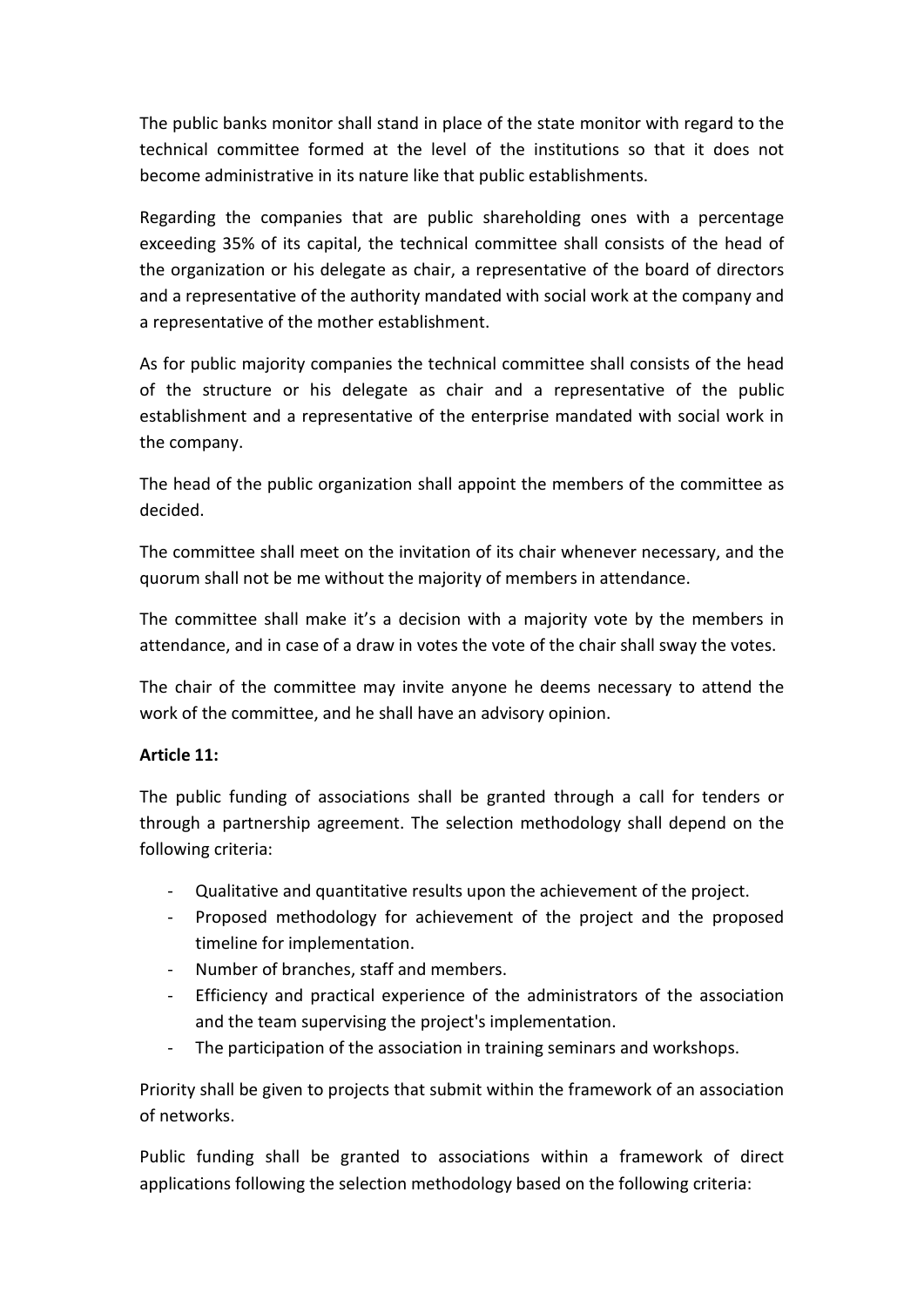- Importance of activity, programs and interventions previously achieved by the association.
- Importance of the activities, programs and interventions planned for achievement in the future.

## **Article 12:**

Public funding shall be paid according to a decision by the head of the concerned public organization based on a matching opinion of the technical committee established in article 10 of this order.

Regarding public funding offered in accordance to a call for tender, or a partnership agreement, the decision to grant public funds shall be attached to a contract signed by the head of the concerned public organization and the head of the association selected with the following provisions:

- The rights and obligations of each party.
- The project's phases of implementation and calendar of funding payments.
- The goals and anticipated results, and indicators of follow up and performance measurements.
- Methods of monitoring the method of implementing the contract's items, mechanisms of monitoring and evaluation, terms of annulling the contract and reducing public funds when necessary.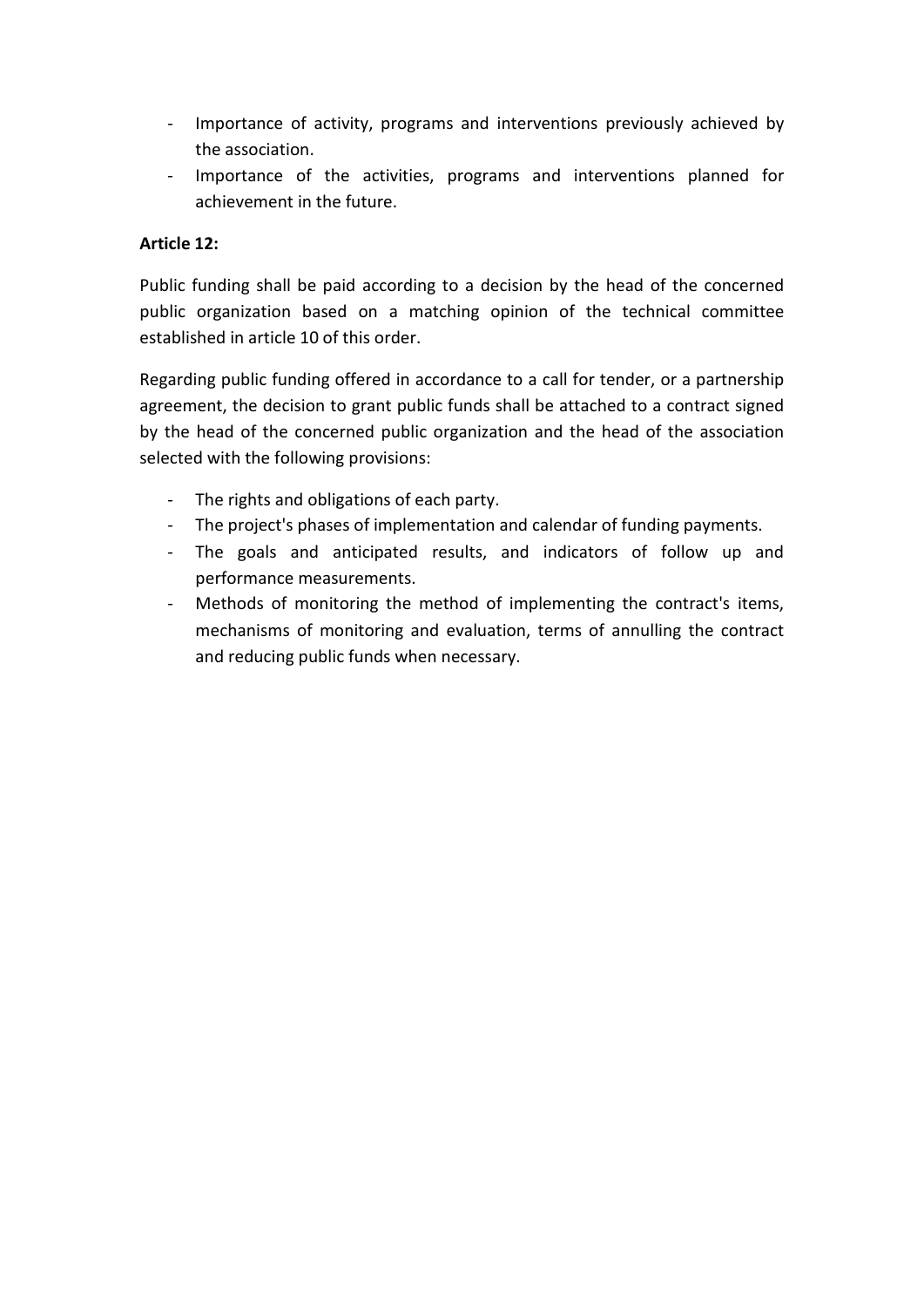## **Chapter Three**

## **Special Provisions on Public Funding through a Call for Tenders**

## **Article 13:**

The call for tender issued by the public organization to accomplish a certain project that is subject to the principles of equity, competitiveness and transparency

## **Article 14:**

The call for tender will be published through the written media at least two days before the date of accepting tenders by the concerned public organization, and on the website, if any.

The call for tender must be containing in particular the following:

- The subject of the project that the association or associations will be mandated with achieving
- The documents that must be submitted in addition to those stipulated in article 7 and 9 of this order
- The dates of opening and closing opportunities for submitted tenders
- Selection criteria

## **Article 15:**

The technical committee, stipulated in article 10 of this order, shall look into the requests for public funding submitted within the call for tender within fifteen (15) days from the date of closing for tenders, and shall specifically:

- Look into the reports on the basis of the criteria stipulated in article 11 of this order
- Set the public funding amount allocated for the project and how it is divided among the beneficiary associations when necessary, as well as the calendar of payment according to the project achievement progress.

The concerned public organization shall publish the results of the work of the technical committee at its headquarters and popular and local structures, in addition to contacting the association selected to complete the measures of a contract with it.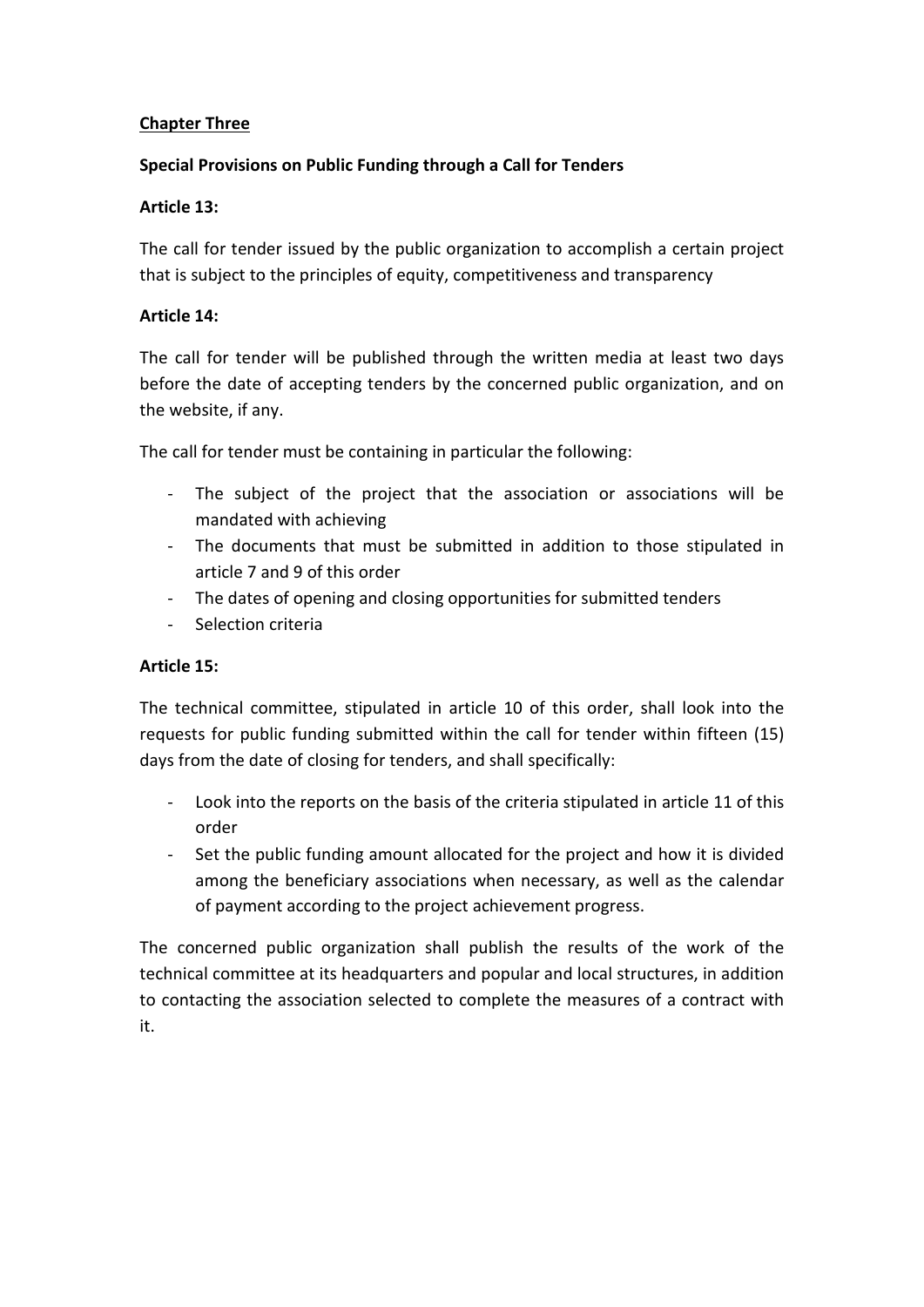## **Chapter Four**

## **Special Provisions on Public Funding Provided in Accordance with a Partnership Agreement**

#### **Article 16:**

The partnership agreement is signed for a period that will not exceed three years, and links a public organization or more with an association or more, at the initiative of an association or more, to accomplish public interest projects that fall within the priorities of the public organization

## **Article 17:**

The committee shall study the requested submitted within the framework of partnership agreements and will assess them then make decision on allocating a public funding amount that can be given the associations that respond to the criteria stipulated in Article 11 of this order, within a timeline that will not exceed two months form the date of receiving the request.

## **Article 18:**

The public organization shall sign a partnership agreement with the association or associations that issued the initiative based on the opinion of the technical committee stipulated in chapter two of this order.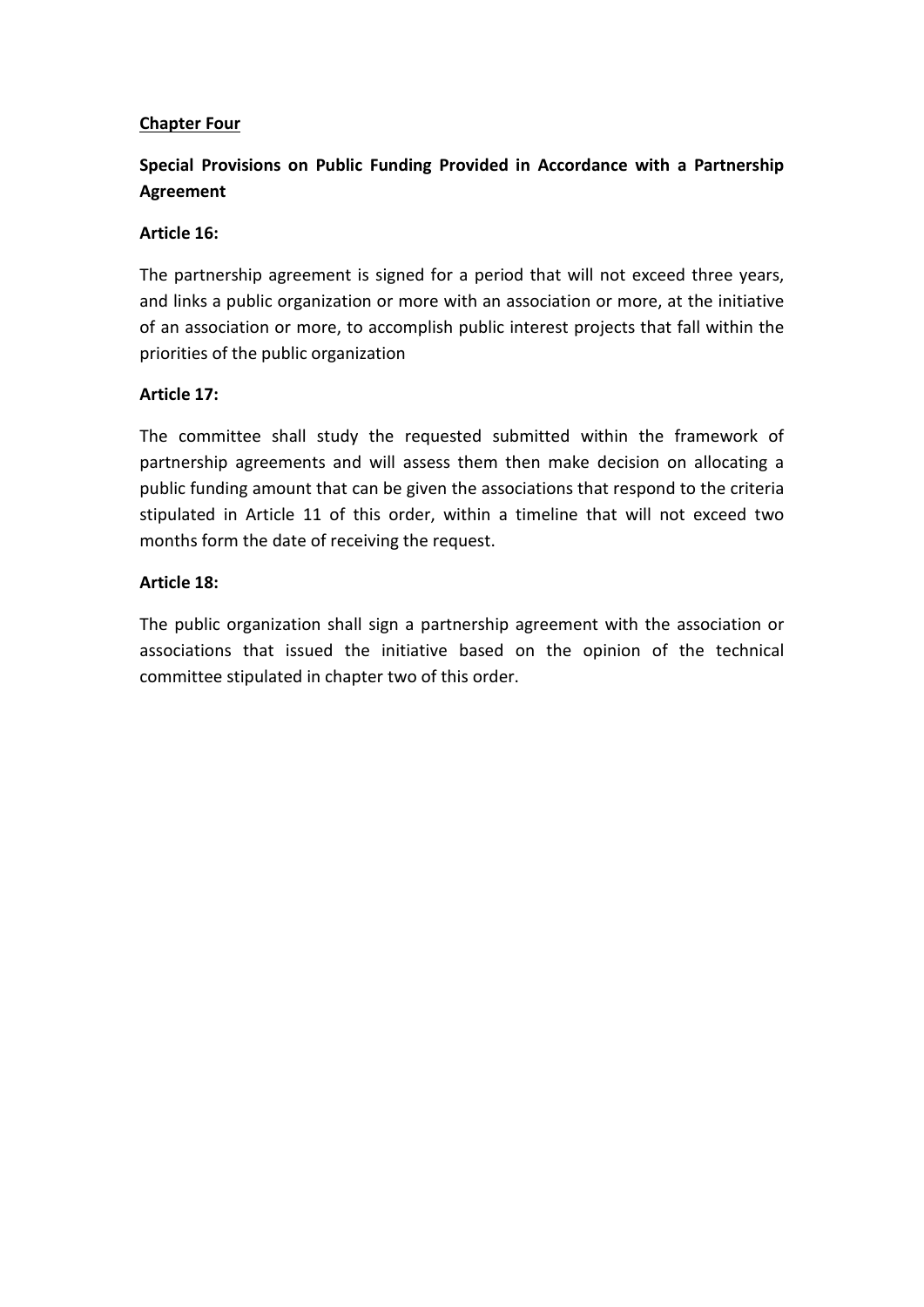## **Chapter Five**

#### **Follow-up and Monitoring**

#### **Article 19:**

The concerned public organization shall submit to the supervising ministry the secretariat of the government, the Ministry of Finance and the Audit Bureau an annual report with the volume of public funding allocated to each association, a list of the benefiting associations and the means of allocation.

## **Article 20:**

The associations benefiting from public funding, within the framework of a call for tenders or a partnership agreement, shall submit to the concerned public organization and the Ministry of Finance an annual report on the use of the public funds used and the progress in the achievement of the projects in which it benefited from public funding.

## **Article 21:**

In addition to the commitments stipulated in decree number 88 of 2011 referred to above, especially chapter 44, the associations benefiting from public funding shall be subject to field monitoring by the aides of inspectorates and the technical interests that will report back to the supervising ministry.

These shall also be subject to monitoring and inspection by the public monitoring organizations in according to the hierarchy in place with regards to methods of disposal of public funding allocated.

## **Article 22:**

The association that does not respect completely or partially the provisions of the contract towards the public organizations must return all or the remaining amount of the public funding unless there is a settlement of its situation within three months from the date of its notification.

## **Article 23:**

The association that does not respect the provisions of the contract, with regard to the achievement of the project the benefited from public funding, or that does not submit the periodic reports indicated in article 20 of this order, may not benefit once again from public funding until its situation is rectified in accordance to the provisions of this order.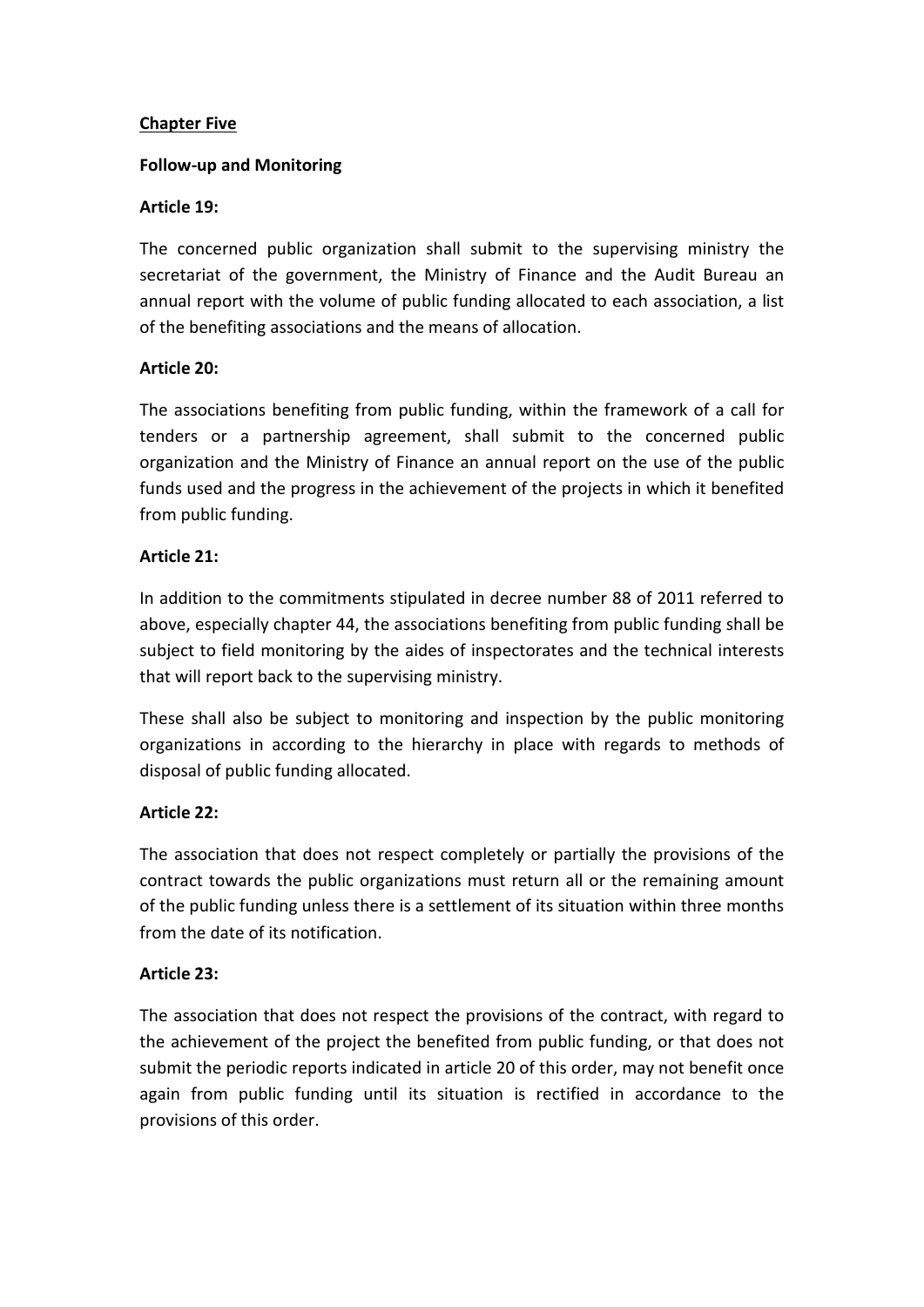## **Chapter Six**

#### **Various Provisions**

## **Article 24:**

The provisions on the call for tender and the partnership agreements stipulated in this order apply to the National Employment Fund programs with the exception of the articles 20 and 20 repeated of order number 2369 of 2012 dated 16 October 2012, referred to above.

## **Article 25:**

The wages paid by the state within the framework of special agreements which are paid to the aides of associations that look after disabled persons at special education centers shall be exempted from the provisions of this order.

## **Article 26:**

Associations that benefited from public funding before this order came into effect must respect **Chapter Five** of this order.

## **Article 27:**

The provisions of order number 599 of 2000 dated 13 March 2000 on the list of associations and institutions benefiting from the grants and aid that is tax deductible for income of natural persons and tax on companies.

#### **Article 28:**

Ministers, heads of local groups and heads of institutions, public establishments and public shareholding companies are mandated, each in their area of specialization, with implementing this order that is public in the Official Gazette of the Tunisian Republic.

#### **Tunisia, 18 November 2013**

**Prime Minister** 

 **Ali Larid**